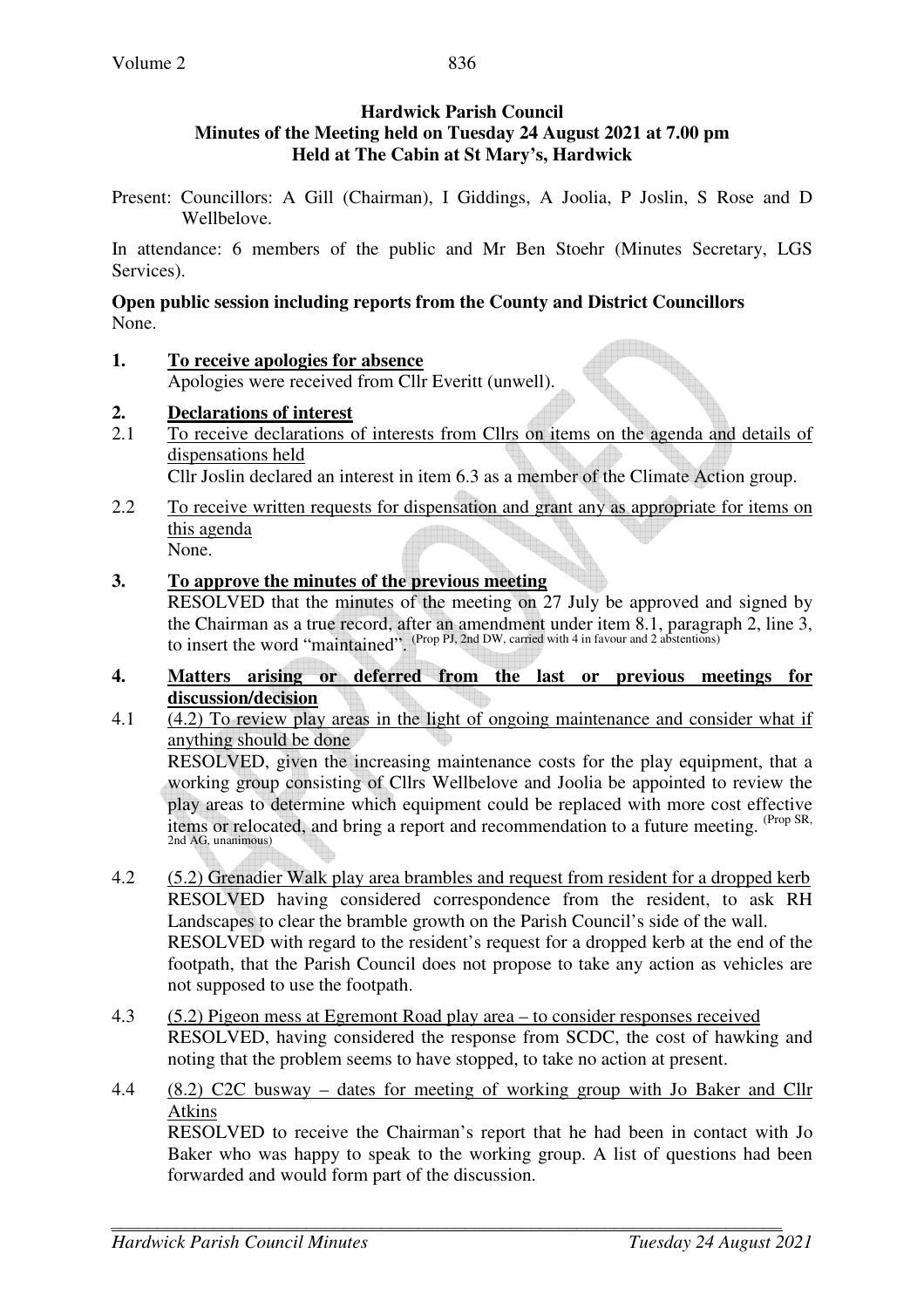RESOLVED that the Chairman should arrange a meeting on a mutually convenient date.

## 4.5 (8.7) Proposal whether the PC would consider a bench or similar to mark the passing of Teiinder

 RESOLVED having considered whether a bench or tree would be more appropriate, and possible locations including replacing the bench at Grenadier Walk, to obtain quotations for a recycled plastic or metal bench to reduce maintenance and increase longevity, for consideration at the next meeting. (Prop DW, 2nd AJ, carried with 5 in favour and 1 abstention)

## 4.6 (9) Village pond and issues with smells – to consider any action necessary

RESOLVED, given that the issues with smells were still continuing, and having considered the guidance from the Wildlife Trust, to contact the Freshwater Habitats Trust for further advice, and consider any additional guidance at the next meeting, although there was little that could be done at present until the potential issue with newts was resolved.

## 4.7 (6.2) Encroachment by 17 Ashmead Drive onto the Public Open Space

RESOLVED, given that the undertakings given by the developer had not been followed up, and many of the items had not been removed, to write to the resident requiring removal of the remaining items within two weeks, and asking for their plans as to how they propose to reinstate the hedging and trees which have been removed from Parish Council land.

### **5. Finance, procedure and risk assessment**

- 5.1 To consider any quotes for urgent work required because of risk and Clerk's use of delegated powers None.
- 5.2 To receive play areas and skate park inspection reports and consider if any work is required

RESOLVED, noting that the climbing apparatus at Worcester Avenue is in need of cleaning down and repainting, that Cllrs Wellbelove and Giddings should obtain costs for the paint.

RESOLVED to seek a quotation regarding the damage to the basket swing at Egremont Road, caused by a number of older children climbing on it and bending the frame and that Cllrs Wellbelove and Joolia should consider whether like for like replacement for this item is appropriate when reviewing the other areas.

RESOLVED to note that Cllr Wellbelove had cut back the brambles at the Church play area and Cllr Giddings had repaired the slats on the bench near the Church.

5.3 To receive the financial report and approve the payment of bills

RESOLVED to note that the grant of £3500.00 for the Hardwick Party had been paid between meetings.

RESOLVED that the payments as listed in the finance report should be paid. (Prop SR, 2nd AG, unanimous)

| Salaries and pensions                   | £542.96  |
|-----------------------------------------|----------|
| Huws Gray Ridgeons (Building materials) | £72.71   |
| I Giddings (Expenses)                   | £15.45   |
| LGS Services (Admin support July 21)    | £1398.86 |
| RH Landscapes (Grass cutting)           | £936.00  |

Credits, including the remaining funds from the play parks project; pitch hire fees; the S106 contributions for Grace Crescent (CCC, traffic calming and SCDC, community facilities); and a resident's contribution towards trees, were noted.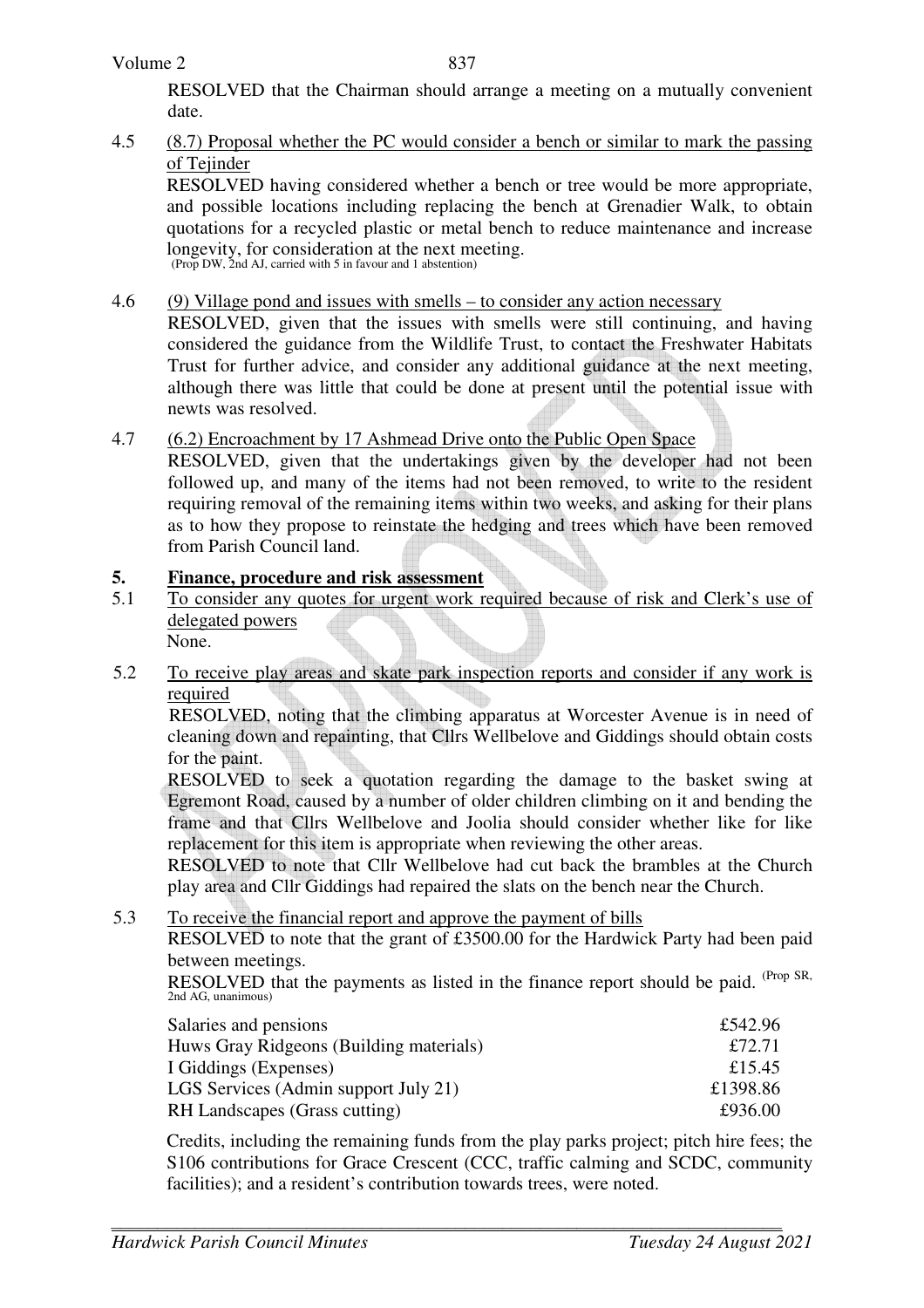### **6. Correspondence/communications received**

6.1 Cambridge Past Present and Future - proposal for alternative C2C route RESOLVED that the Parish Council supports the CPPF proposal regarding the realignment of the route. (Prop AG, 2nd DW, carried with 5 in favour and 1 abstention) RESOLVED that the Chairman should reply to CPPF.

#### 6.2 Resident – Request to purchase half of Grenadier Walk Play Area

 RESOLVED to decline the request as the Parish Council is not amenable to selling its land, and to notify the resident that the Council is reviewing the condition of its play areas. (Prop SR, 2nd IG, unanimous)

#### 6.3 Climate Action Group – Request to plant trees on Parish Council land

 RESOLVED, having considered the report of the Climate Action Group, and noting that the Chairman and Cllr Joslin had looked at the sites, that they should meet with the Climate Action Group to consider the locations, as the Parish Council has had numerous issues in the past with overhanging branches, loss of light and fallen leaves causing slippery surfaces.

 RESOLVED to send a copy of the Council's Tree Policy to the Climate Action Group to ensure that the proposal is in accordance with the policy.

RESOLVED to review the proposal at the next meeting as the funding has a time limit and how the Council will ensure that the neighbours are aware of the plans

RESOLVED to note the comments of the Climate Action Group that the plans did not include additional trees in the spinney but many of the trees there (ash, elm and sycamore) are susceptible to disease and could need pre-emptive replacement. <sup>(Prop AG,</sup> 2nd PJ, unanimous)

## **7. Planning Applications and Decision notices and tree works applications**

- 7.1 Planning applications received since the last meeting
- 7.1.1 21/03598/HFUL 293 St Neots Road Demolition of existing rear garden room and front porch. Single storey front and rear extensions and front and rear roof extension RESOLVED to support the application as it is not unlike other local applications. <sup>(Prop</sup> AG, 2nd PJ, unanimous)
- 7.1.2 21/00869/CONDA 37 Cambridge Road Submission of details required by conditions 5 (Biodiversity enhancements) and 11 (Construction environmental management plan) of planning permission 21/00869/FUL Noted.
- 7.1.3 21/03438/FUL Land at 147 St Neots Road Erection of 9 self-contained residential flats and associated infrastructure and works RESOLVED to object to the application on the grounds that a three storey building with a flat roof is too high and out of keeping with other buildings and plans. The building should be a maximum of two storeys with an apex roof. The access is too close to the Cambridge Road junction and the building is too close to Cambridge Road. (Prop AG, 2nd IG, carried with 5 in favour and 1 against)
- 7.1.4 S/1204/04/CONDA 3 25 (odd) Meridian Close Confirmation that all conditions have been complied with of planning permission S/1204/04/O Noted.
- 7.1.5 21/03244/S73 Land South of 279 St Neots Road S73 to vary condition 1 (Approved drawings) of 20/02728/REM (Approval of matters reserved for appearance, landscaping, layout and scale following outline planning permission S/3064/16/OL for 155 dwellings) to rotate plots 46 and 48 Noted.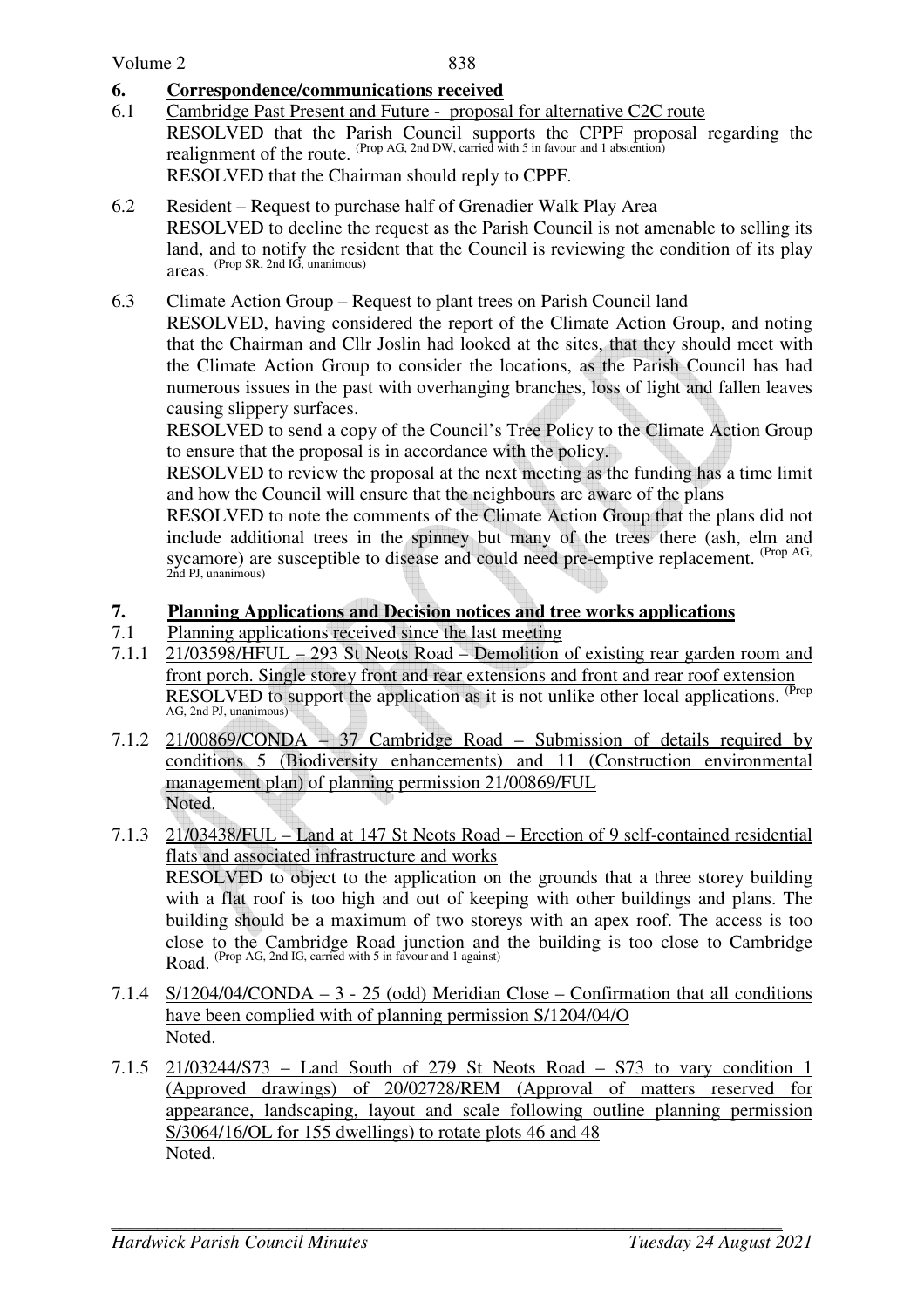Volume 2

- 7.1.6 21/03058/FUL 339 St Neots Road Erection of 2 no. 3 bed dwellings (further variation to S/2665/17/FL, S/0884/19/VC and S/3206/19/VC RESOLVED to make no comment. (Prop AG, 2nd PJ, unanimous)
- 7.1.7 21/03012/FUL  $-32$  Meridian Close Change of use from agricultural to garden use RESOLVED to make no comment, noting that the application is retrospective and has already taken the land into the garden.  $(Prop AG, 2nd PI,  $uninimes$ )$
- 7.2 SCDC and appeal decision notices to note
- 7.2.1 21/03028/PRI01A 38 Ellison Lane Ground floor rear extension Prior approval not required
- 7.2.2 20/02728/CONDB Land south of 279 St Neots Road Submission of details required by Condition 3 (Details of trees with strimmer guard stakes) of planning permission 20/02728/REM – Condition discharged in full
- 7.2.3 S/3064/16/CONDD Land south of 279 St Neots Road Submission of details required by Condition 11 (Energy statement) of planning permission S/3064/16/OL – Condition discharged in full
- 7.2.4 21/02303/HFUL 25 Ashmead Drive Demolition of existing wall and rebuild to the same height, using materials to match and move the existing northern garden wall to the boundary line – Permission granted.
- 7.2.5 20/02728/NMA1 Land south of 279 St Neots Road Non-material amendment to 20/02728/REM to allow alterations: Bay window added to Plot 75 Type A, plots handed to Types C, H and K, internal amendments to Type L with window adjustments and addition of porch canopy. Plots 1, 6, 19, 22, 28 adjusted to suit adopted footpath, Plots 28/29 garages combined to make semi-detached garage rather than two singles, turning head adjacent to 57/58 adjusted and parking arrangement for Plots 53-56 amended to suit, Plots 74/75 rotated to face south, Plots 107-110 garages attached to plots – Permission granted.
- 7.2.6 20/01630/CLUED 159 Limes Road Certificate of Lawful Development for a garage conversion – Certificate granted.
- 7.2.7 21/00869/NMA1 37 Cambridge Road Non-material amendment on application 21/00869/FUL for changes to fenestration of the facility – Permission granted.
- 7.3 Tree works applications None.
- **8. Members reports and items for information only**
- 8.1 New Housing Developments and Planning Obligations RESOLVED to receive Cllr Rose's verbal report that there was little news and nothing further had been heard about the pre-planning advice on the Community Hall. On a proposition by the Chairman, items 8.2 and 8.3 were taken together.
- 8.2 Proposal that the Council considers repair or replacement of fence posts along NE corner of recreation ground and if replacing suggest concrete spurs be used
- 8.3 Proposal that the Council considers if this is a good opportunity for clearing away brambles which prevent access for litter picking and are causing danger to passing pedestrians

 RESOLVED having noted that there is also a dense bramble patch which collects litter and in addition approximately six posts need replacement, that Cllr Giddings should remove the fence posts and cut back the brambles.

#### 8.4 Report/update on tree planting undertaken over previous 9 months RESOLVED to receive Cllr Giddings's report and that the planted trees had had a success rate of approximately 30-40%. There had been a great deal of strimmer